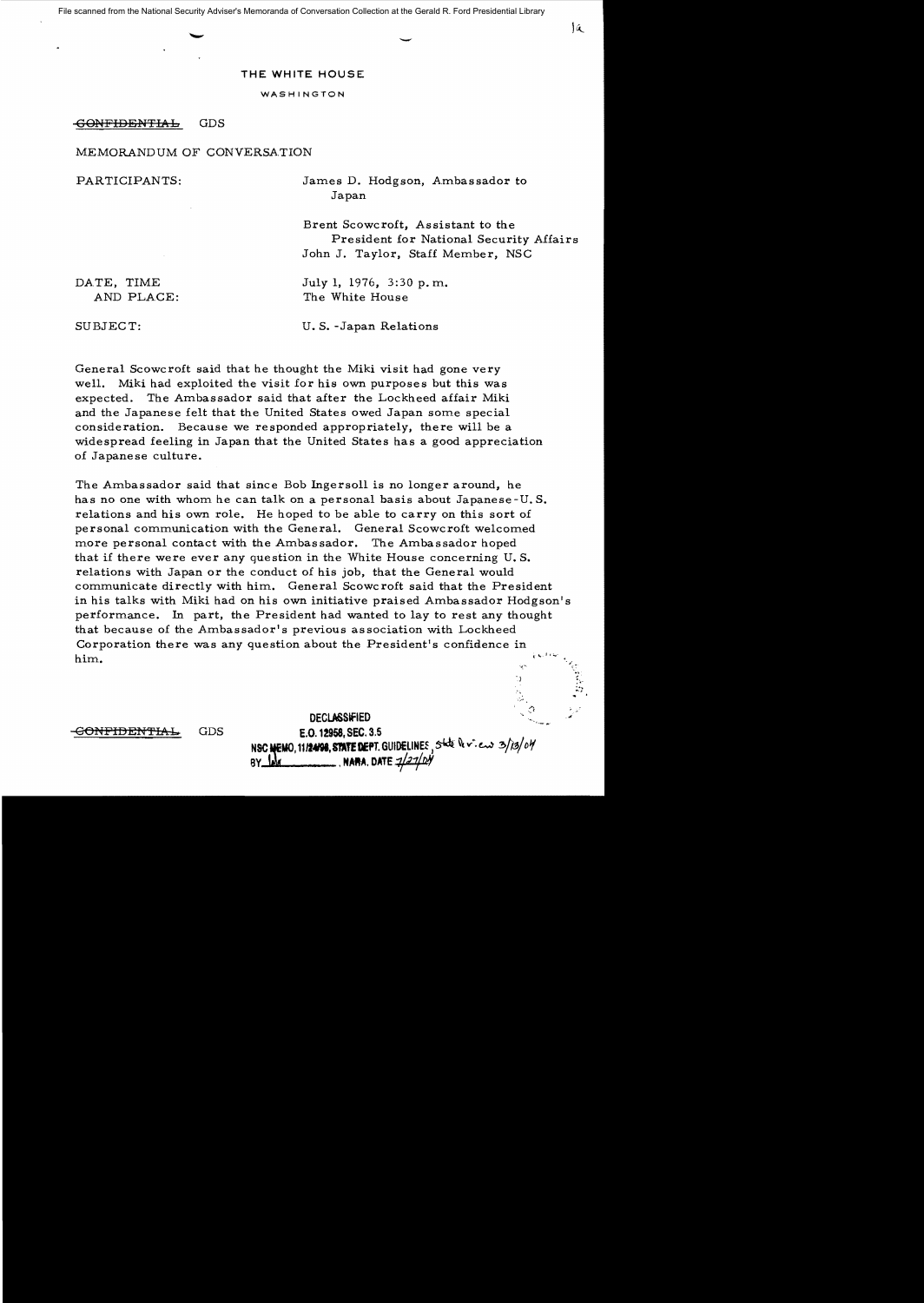### $G/N$ FIDENTIAL $\,$  2

The Ambas sador raised the question about a pardon for Tokyo Rose. He said that he has the feeling that the Japanese Government is reluctant to raise the issue and that some persons are indirectly floating stories in order to bring the subject to attention. The Ambassador said a pardon would be viewed in Japan as a very gracious act and as underscoring the President's pronouncement in his Pacific Doctrine speech that World War II is behind us. If a pardon could be issued after the August convention, the Ambassador thought that it would have a good effect. General Scowcroft said he had not heard anything on the subject but that we would look into it.

The Ambassador asked if we could arrange for an inscribed photo of the President to be sent to the Japanese Chief of Protocol. The General asked Mr. Taylor if he would take care of this.

The Ambassador said that on security matters there is some interesting rethinking going on in Japanese circles. Some officials and politicians, as well as some academicians, believe that Japan's security situation is markedly different from that of a year or two ago. Factors affecting this change have been the U. S. withdrawal from mainland Southeast Asia, the Congressional-Executive Branch standoff, America's "pulling in its horns" in Angola, and the buildup of the Russian fleet, which now has a two to one ton advantage over the U. S. Navy. The Japanese have noted that the Soviets term themselves not only an "Asian" but a "Pacific power." Some Japanese seem to realize that their previous policy of 100 percent reliance on the U. S. for security is no longer possible.

At the same time the public is opposed to an increase in defense spending, and the present government is too weak to take any important initiatives in this field.

The Ambassador thought there was an opportunity for us in this developing situation and that we should be working closely with those that share this concern. We should tell them that we also perceive the danger, and that our concern is reflected in an increased defense budget and an expansion of our naval forces. At the same time, we recognize that the U. S. dominance of the 1950s and 1960s will never return, and that Japan should realistically assess the situation. We should be very careful, however, not to try to push the Japanese into an expansion of their defense efforts, but should let them do it at their own pace. The danger was that elements in the Pentagon might over-react and attempt to move things too quickly.

/ /

GONFIDEN'l'IA.b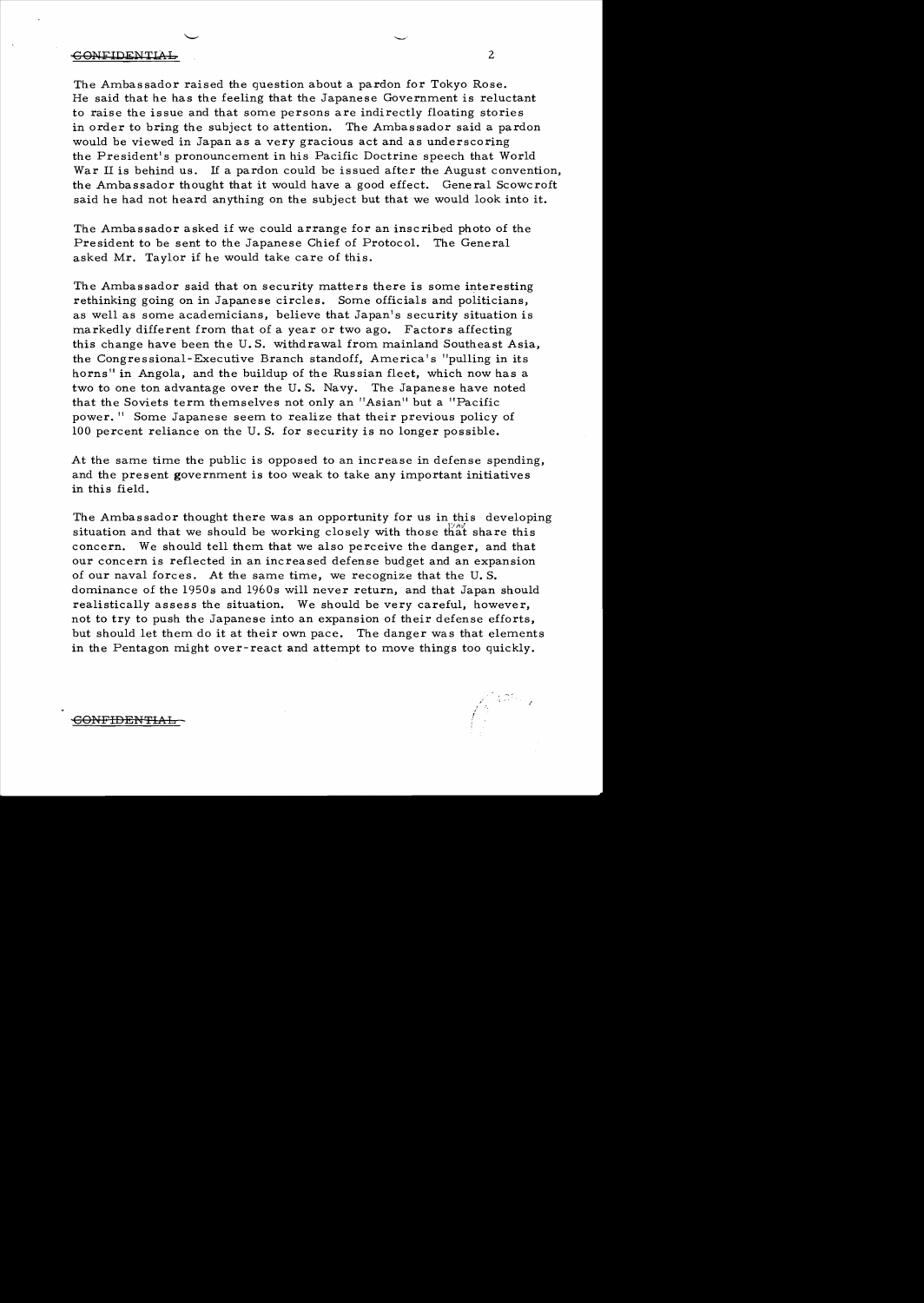## GONPIDENTIA,t. 3

General Scowcroft said he agreed that we should move very slowly. One thing that we could do was to rebuild Japanese confidence in us. The General said he would keep Defense under control.

General Scowcroft said he thought we had underestimated Miki all along. The Ambassador said that he believed that Miki would hang on through the elections although the Embassy Political officers thought Miki had only a fifty-fifty chance. The Ambassador said there was a new factor in politics in Japan, the public was much more critical of power playing and corruption.

General Scowcroft said he liked Miki personally and found him easier to communicate with than Tanaka. Ambassador Hodgson agreed and said Tanaka was cagey and did not conceptualize.

<u> CONFIDENTIAL</u>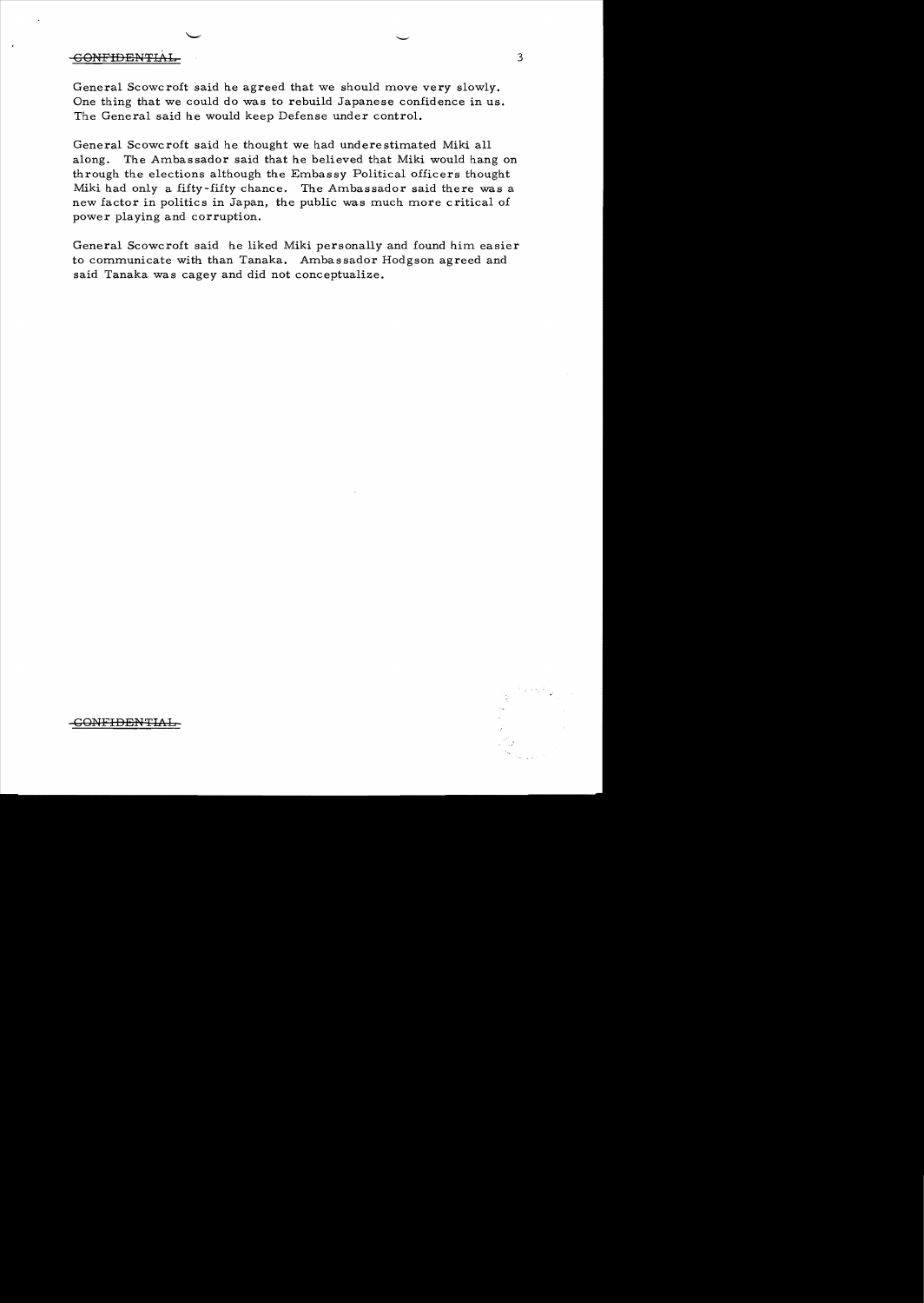MEMORANDUM 3942

# NATIONAL SECURITY COUNCIL

|          | GDS                                                                                                               | <b>ACTION</b> |
|----------|-------------------------------------------------------------------------------------------------------------------|---------------|
|          |                                                                                                                   | July 22,1976  |
|          | MEMORANDUM FOR BRENT SCOWCROFT                                                                                    |               |
| FROM:    | THOMAS J. BARNES                                                                                                  |               |
| SUBJECT: | Memorandum of Your Conversation with the<br>United States Ambassador to Japan James D.<br>Hodgson on July 1, 1976 |               |

At Tab A is a memorandum of your conversation with United States Ambassador to Japan James D. Hodgson on July I, 1976 at 3:30 p. m.

RECOMMENDATION:

That you approve the memorandum of conversation with no further distribution to be made.

 $APPROVE$   $\left(\frac{1}{2}\right)$  DISAPPROVE



۱b

GONFIDENTIAL GDS  $44$   $7/27/04$